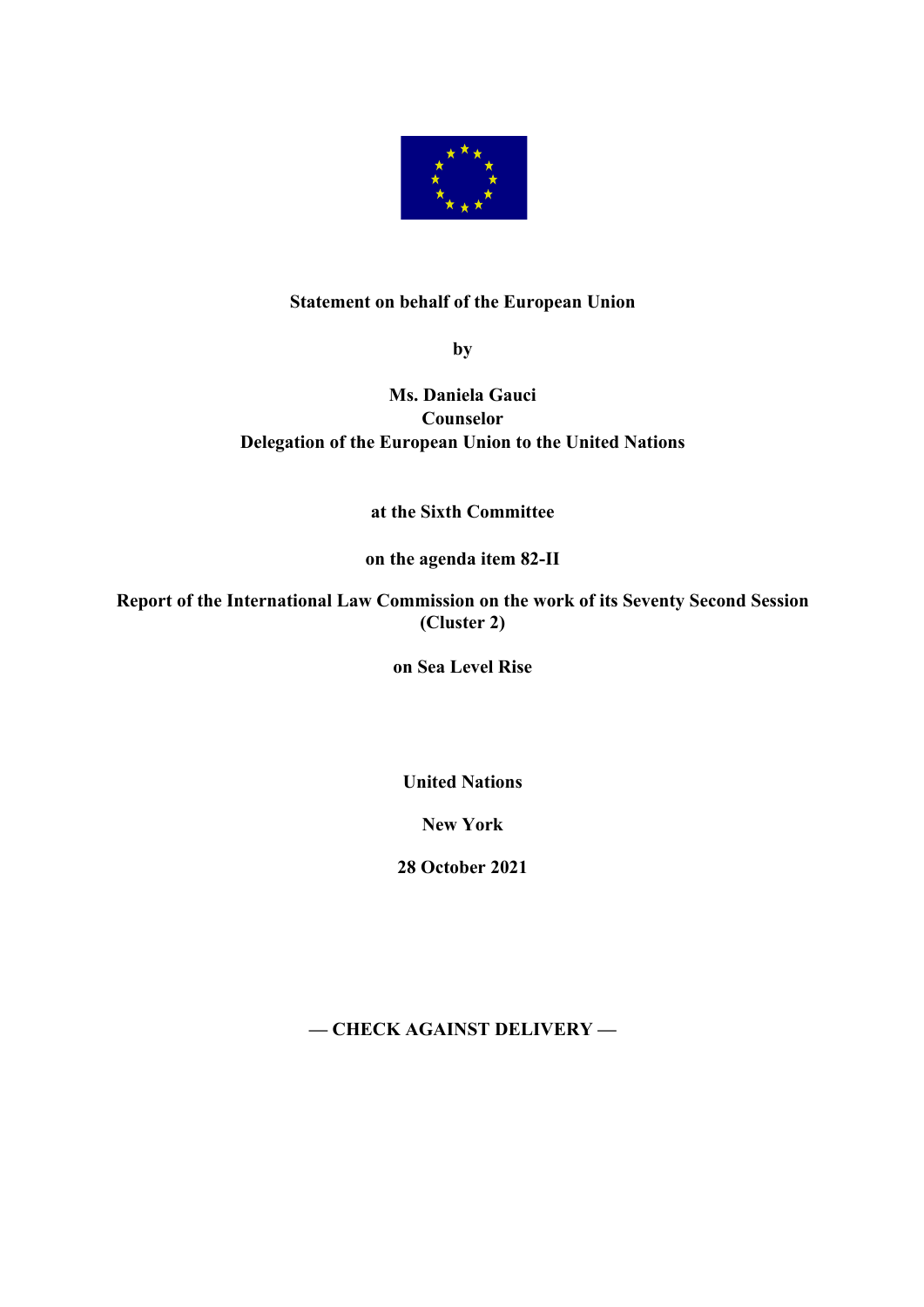Ms/Mr Chairperson,

- 1. The European Union has the honour to address the  $6<sup>th</sup>$  Committee on the topic of sea level rise in relation to international law, which was considered by the International Law Commission (ILC) and the progress made is reflected in Chapter IX of its report.
- 2. The Candidate Countries the Republic of North Macedonia\*, Montenegro\*, Serbia\* and Albania\* , the country of the Stabilisation and Association Process and potential candidate Bosnia and Herzegovina, as well as Ukraine, the Republic of Moldova, and Georgia, align themselves with this statement.
- 3. The European Union refers to the first issues paper which was presented in 2020 by the Co-Chairs of the now reconstituted Study Group, setting out the main legal issues of sea level rise in relation to the law of the sea, and takes the opportunity to express its appreciation for the work done so far by the Co-Chairs of the Study Group, Mr. Aurescu and Ms. Oral. The European Union looks forward to the second issues paper which is due next year on the issues related to statehood and the protection of affected persons.
- 4. The European Union notes the preliminary character of the work of the Study Group, in line with its mandate, which is, as recalled in point 285 of the ILC Report, to perform *"a mapping exercise of the legal questions raised by sea-level rise and its interrelated issues"*. In view of the close links between law of the sea issues and statehood and protection issues, the European Union is of the opinion that any possible recommendations could only be considered by the ILC together, which will be possible only at a later stage, i.e. when both issues papers have been presented and analysed and when the necessary further studies on the relevant sources of law and principles and rules of international law, as well as on state practice and *opinio juris*, have been conducted. The EU will engage constructively in such a debate including all aspects.
- 5. In light of the above, the European Union will limit its current intervention to one main remark.
- 6. The European Union would like to underline from the onset its deep attachment to the integrity of the United Nations Convention on the Law of the Sea, and therefore with respect to point 267 of the ILC Report, welcomes the general agreement that, in line with

<sup>\*</sup> *The Republic of North Macedonia, Montenegro, Serbia and Albania continue to be part of the Stabilisation and Association Process.*